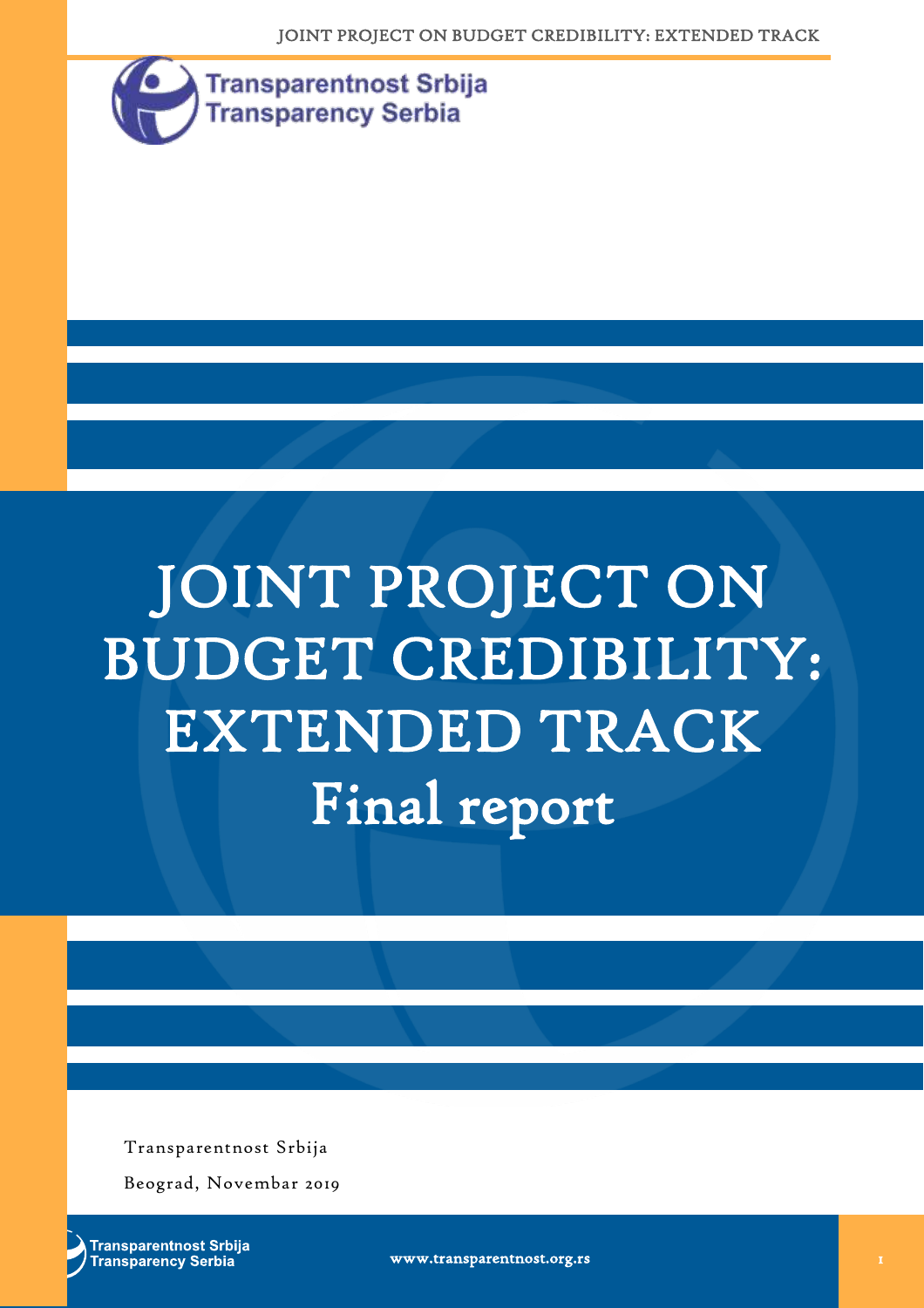## Contents

| TRANSFERS IN AND OUT OF THE CURRENT BUDGET RESERVE IN 2018 AND 2019 7 |  |
|-----------------------------------------------------------------------|--|
| DISCRETIONARY DECISION MAKING ON THE ALLOCATION OF FUNDS  10          |  |
|                                                                       |  |
|                                                                       |  |
|                                                                       |  |
|                                                                       |  |
|                                                                       |  |

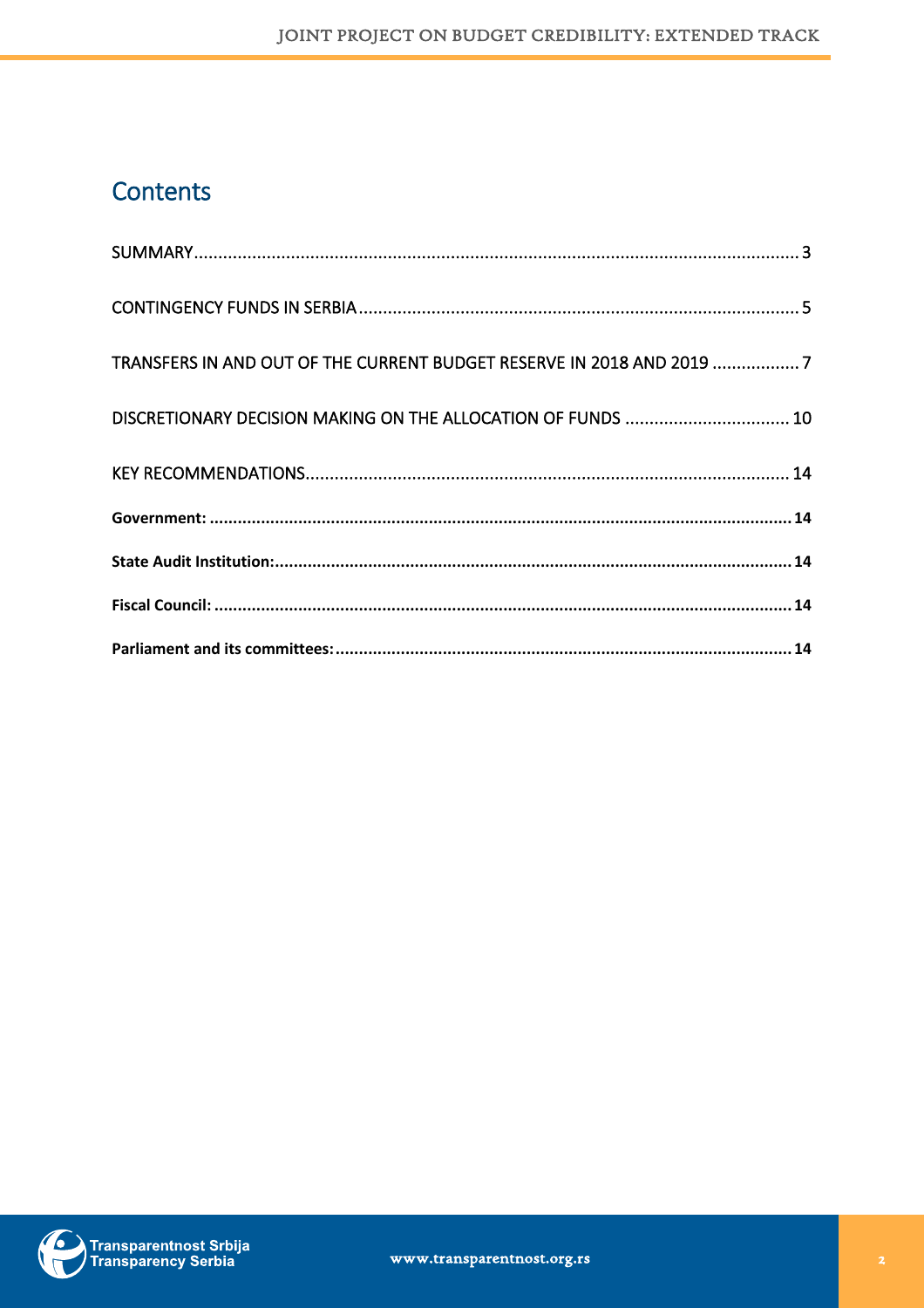#### Summary

<span id="page-2-0"></span>Transparency Serbia conducted a research related to the one of the weaknesses of the budget system, that undermines budget transparency and increases discretion in distribution of budget funds in Serbia, and pointed out to stakeholders and media about this problem and possible solutions. It is the fact that transfers of contingency funds (aka "current budget reserve") significantly affect the budget programs adopted by the Parliament throughout the fiscal year. Namely, contingency funds, that Government may spend on purposes not envisaged in the adopted budget, according to the latest amendments to the Law on the Budgetary System<sup>1</sup>, can go now up to as much as four percent of the total budget(previously, the limit was 2%). During the planning phase of the budget, Government normally asks for rather small amount of money for the contingency funds<sup>2</sup>, but increases it during the fiscal year up to the 4% cap, through transfers from other budget programs.

Having in mind that such planning and transfers are regular practice, repeated in several consecutive budget years, it is obvious that the Government falsely presents the structure of budget expenditures in EBP, while intending to spend much more than presented through contingency funds. What remains unclear is whether the main reason for that is poor planning process, i.e. failure to estimate correctly needs for certain budget

programs, lack of transparency or willingness to keep discretionary powers, not just when it comes to the distribution of funds from the budget reserve, but also when it comes to the programs that will be affected in order to fill in contingency funds.

This is only one of the methods that enables spending in contrary to the originally approved budget. Other methods include reallocation of up to 10% of the funds within the appropriation of the same budget user. However, through distribution of contingency funds, funds are taken from one budget user and given to another, for totally unrelated purposes. Therefore, one budget beneficiary's return assets received for certain programs and projects, that are further distributed through contingency funds to new projects or some that were already planned by the beginning of the fiscal year, but need additional assets for their implementation. Reallocation may be simultaneous, in case that Government at the same time decides to decrease funds for one budget user and its program and to distribute these funds to another. In other instances, Government draws greater amount of funds from one budget program and later decides about the distribution to several budget users.

Significant part of these assets is transferred to cities and municipalities. Although some criteria exist in the law for cities and municipalities to be eligible for these funds,



<sup>1</sup>https://www.paragraf.rs/propisi/zakon\_o\_budzetskom \_sistemu.html

<sup>2</sup>https://www.paragraf.rs/propisi/zakon-o-budzeturepublike-srbije-za-2019-godinu.html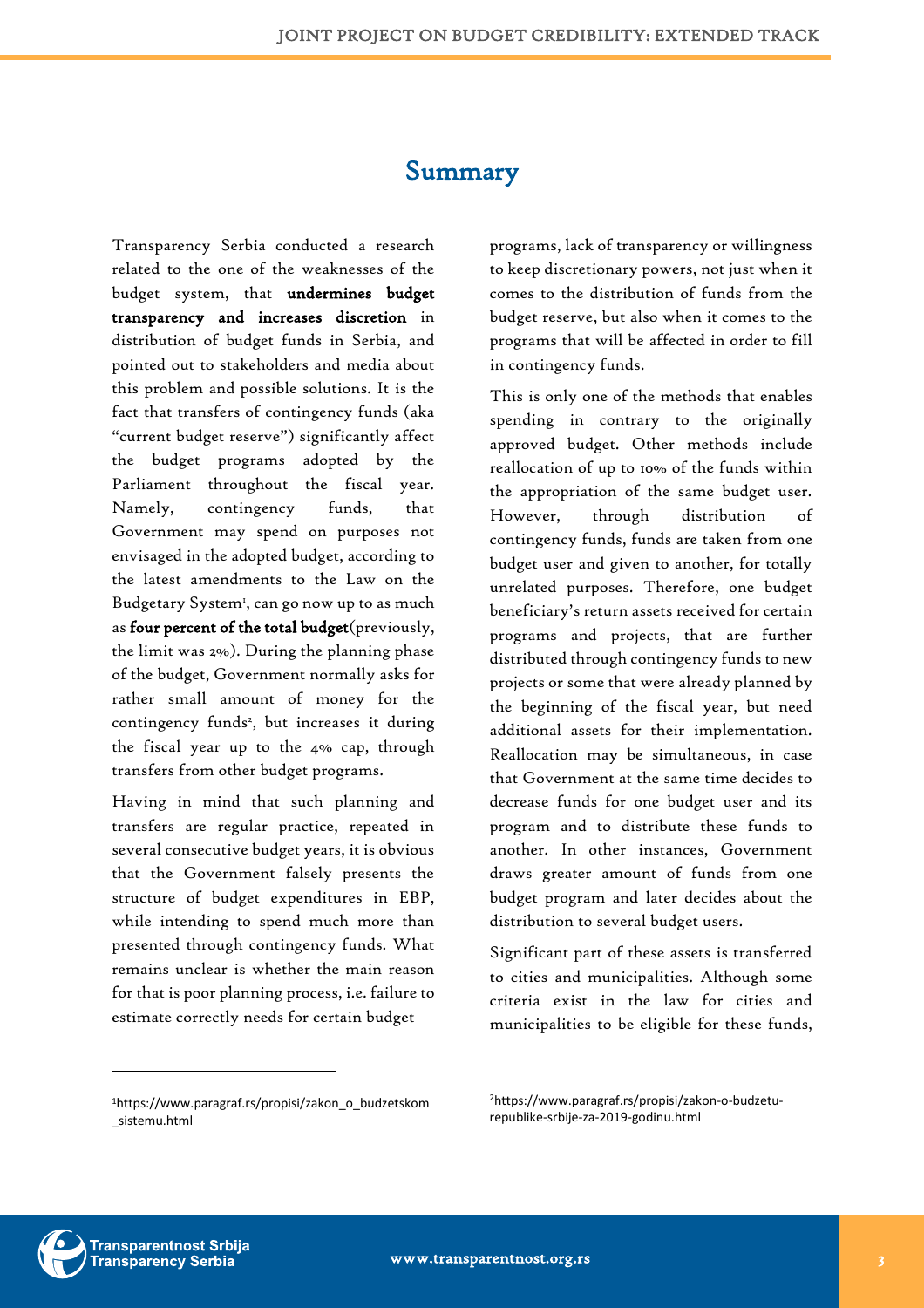the decision of Ministry of Finance and the Government on granting is rather arbitrary.

In their responds to the request for free access to the information of public importance, cities and municipalities stated that they needed contingency funds due to illiquidity –"for decrease in income". However, they just provided us with the list of projects that money was requested for and have not elaborated why these predictable expenses were not properly planned in the first place, when they had to be aware of them. Typical examples are expense of school or kindergarten heating and reconstruction of objects and streets. None of the stated expenses from this sample corresponds to something that couldn't be planned due to reasons such are unexpected weather conditions or some other disaster. There is no explanation of the reasons for failure to achieve planned income level. Ministry of Finance that is in charge of managing the central budget has not published any explanation for such transfers that annually reach up to more than 450 million of US dollars either.

TS have not received any of the requested answers from the Ministry of Finance about the potential influence of such transfers to the budget programs. Government also has not provided explanations of transfers to and from the contingency funds in the final year reports on budget implementation. These decisions could therefore be considered as discretionary.

During this research, representatives of TS, tried to raise public attention to lack of

<sup>3</sup> http://rs.n1info.com/Video/N1-reporteri/a523479/N1 reporteri-o-cetvrtom-okruglom-stolu-i-ponovnomdavanju-iz-budzeta-za-Beograd.html

transparency of the transfers during the fiscal year. We were invited by the television  $NI<sup>3</sup>$ and provided a statement to the weekly paper "NIN" about the research and emphasized that Government of Serbia should publish all the decisions about awarding the contingency funds assets, to publish detailed elaborations of its decisions, to establish criteria for awarding these transfers, as well as to publish information about the process of selection when it decides on who to approve additional funds.

During the conversation with the representatives of State Audit Institution (SAI), we pointed out that special attention should be dedicated to audit of programs that were given up on during the fiscal year as well as to include municipalities who received contingency funds assets in their audit plan for the next year. We expressed our suspicion that municipalities were not equally treated in equal situations. In the conversation with the representatives of another independent oversight body, the Fiscal Council, we indicated that it would be necessary to analyze this phenomenon and to initiate adoption of strict fiscal rules. They indicated as the main problem when it comes to the current budget reserve, redistribution of funds between ministries, in particular towards ministries of Defense and the Interior, and that they plan to analyze these transfers in the future. They pointed out that the funds transferred to local governments are only 10% of the total funds transferred through this fund. However, TS still consider transfers to the municipalities as a significant phenomenon to follow up, having in mind

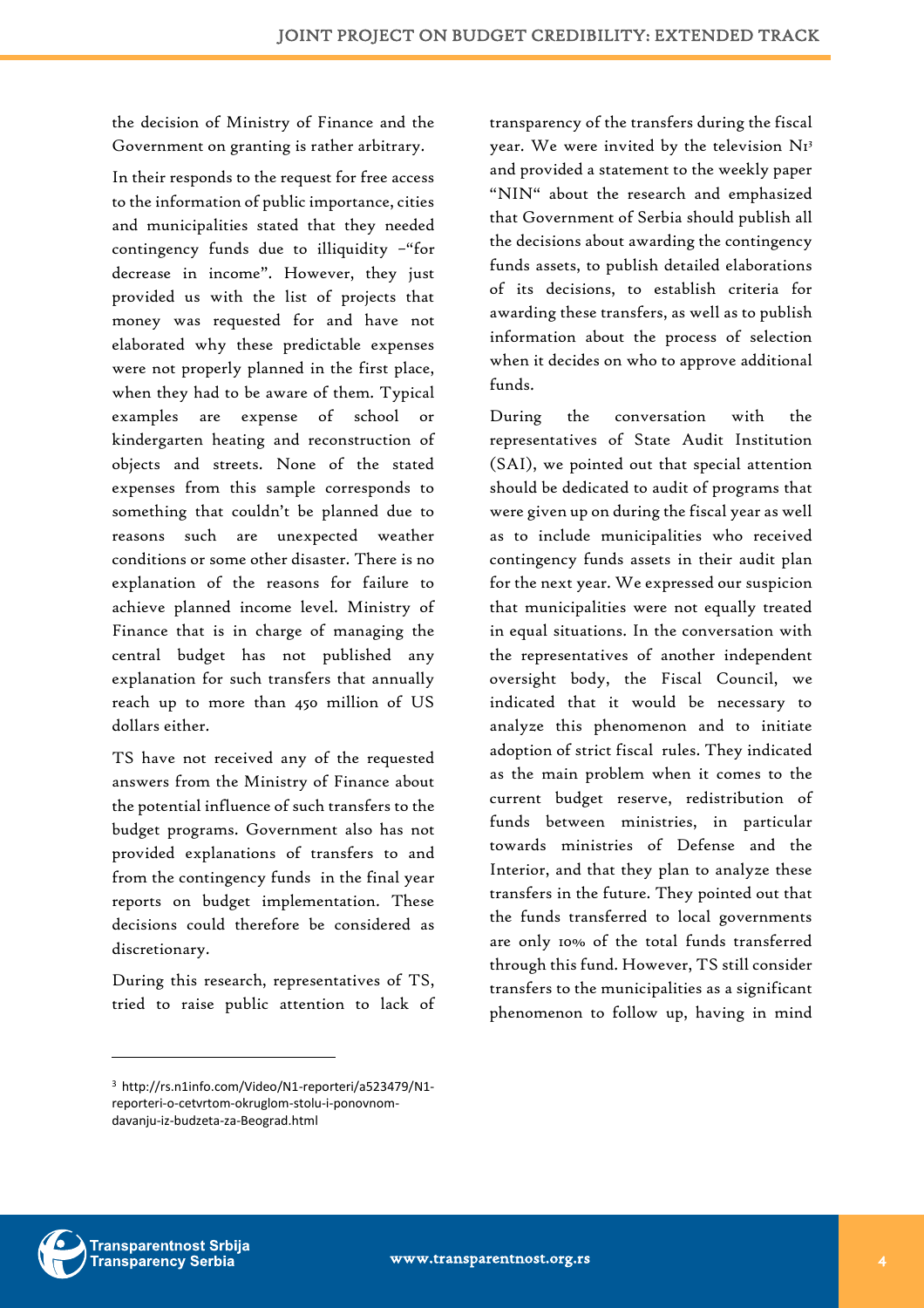potential abuse of discretionary powers in order to make favors to those local politicians having stronger ties with decision makers in the national government.

Transparency Serbia plans to use the information from the research and conversations with relevant authorities for our future advocacy initiatives, as well as to continue raising awareness of public on importance of the budget credibility, to initiate public pressure towards the Government of Serbia to publish explanation of each decision about contingency funds' transfers.

## Contingency funds in Serbia

<span id="page-4-0"></span>Using of contingency funds by the government during the fiscal year has significant impact to the budget. Since 2015, there is a legal threshold for such "budget reserve" funds, that is 4% of overall budget income. In practice, the level of contingency funds is significantly smaller in the original budget, approved by the Parliament, but the Government increases it by transferring funds from approved budget appropriations that "cannot be used" to the contingency funds.

Government, however, does not provide explanation on consequences of to the original budget programs from which money was taken. Thereafter, money from the contingency fund is transferred to other budget beneficiaries and spent for other purposes, either entirely new or for those where original funds were insufficient. Significant part of these funds is transferred to the municipalities selected in an arbitrary manner and without the explanation. The part of the planned revenues which is not allocated in advance, but is retained in the name of the current budget reserve can be

used for "unplanned purposes for which no appropriations have been established or for purposes that during the year show that the appropriations were not sufficient". The Government adopts such decisions on its sessions, based on proposal of Ministry of Finance. No further criteria or procedures are regulated. Typical decision on budget reserve contains quotation of legal provisions, identification of budget beneficiary, affected budget appropriations, programs and amounts. However, there is no explanation of reasons for such decisions. The Government of Serbia does not publish these documents on its website. Ministry of Finance neither. It is not available in a free section of the Official Gazette webpage, but for subscribers only. Even when one obtains individual decisions on budget reserve, they are not informative at all about reasons for moving funds from one budget appropriation to another through the contingency funds so, additional requests for information are needed.

Until a few months ago, the public did not deal with the problem of the current budget reserves. Previously were sporadically published the news that some received some

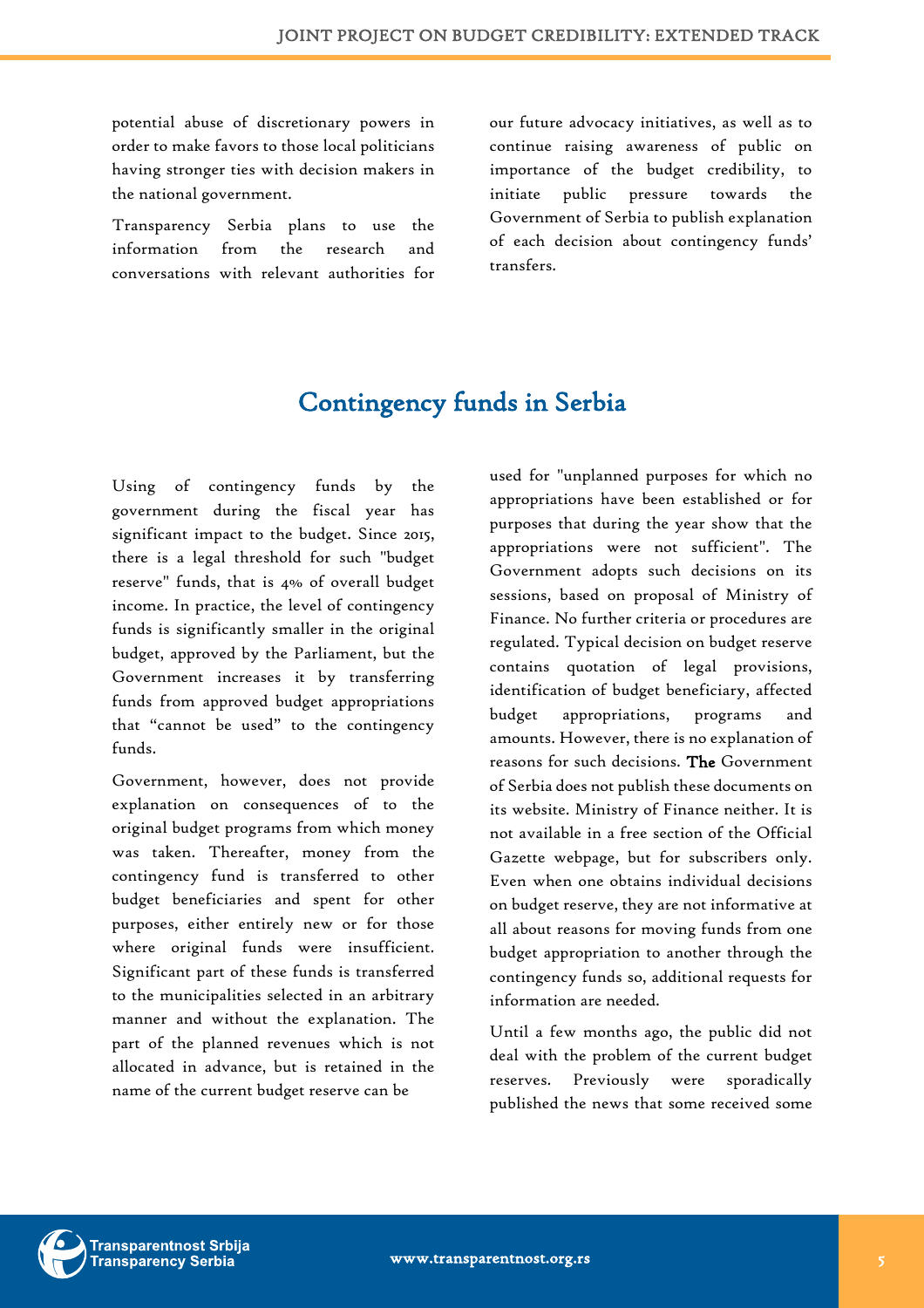funds from the Government but without the analysis wherefrom the funds are withdrawn and how it was decided who will be assigned. TS, together with interested stakeholders, for years warned on the lack of transparency in spending from the budget. Since 2014, even though it is a legal obligation, the Government for years did not send to the Parliament any law on budget final statement of account. Some information could be seen only from the report of SAI on the audit of balance sheet, among others – amount of transfers from the current budget reserve. However, after the media began to deal with the theme of credibility of budget, the Government has sent to the Parliament drafts on law on budget final statement of account for the last four years. 4 In the final statement of account for 2018, there is a part on the current budget reserve, but only benefits listed in table and for which programs without narrative explanatory.

In 2014, there were 75 Government's decisions about contingency funds, in 2015 there were 118 decisions, in 2016 the number rose to 168 and in 2017 there were 198 decisions. In 2018, the number of transfers in and out of the

current budget reserve reached 207 and in the first eight months of 2019 there were 78 decisions.

4https://www.paragraf.rs/dnevnevesti/200919/200919-vest9.html

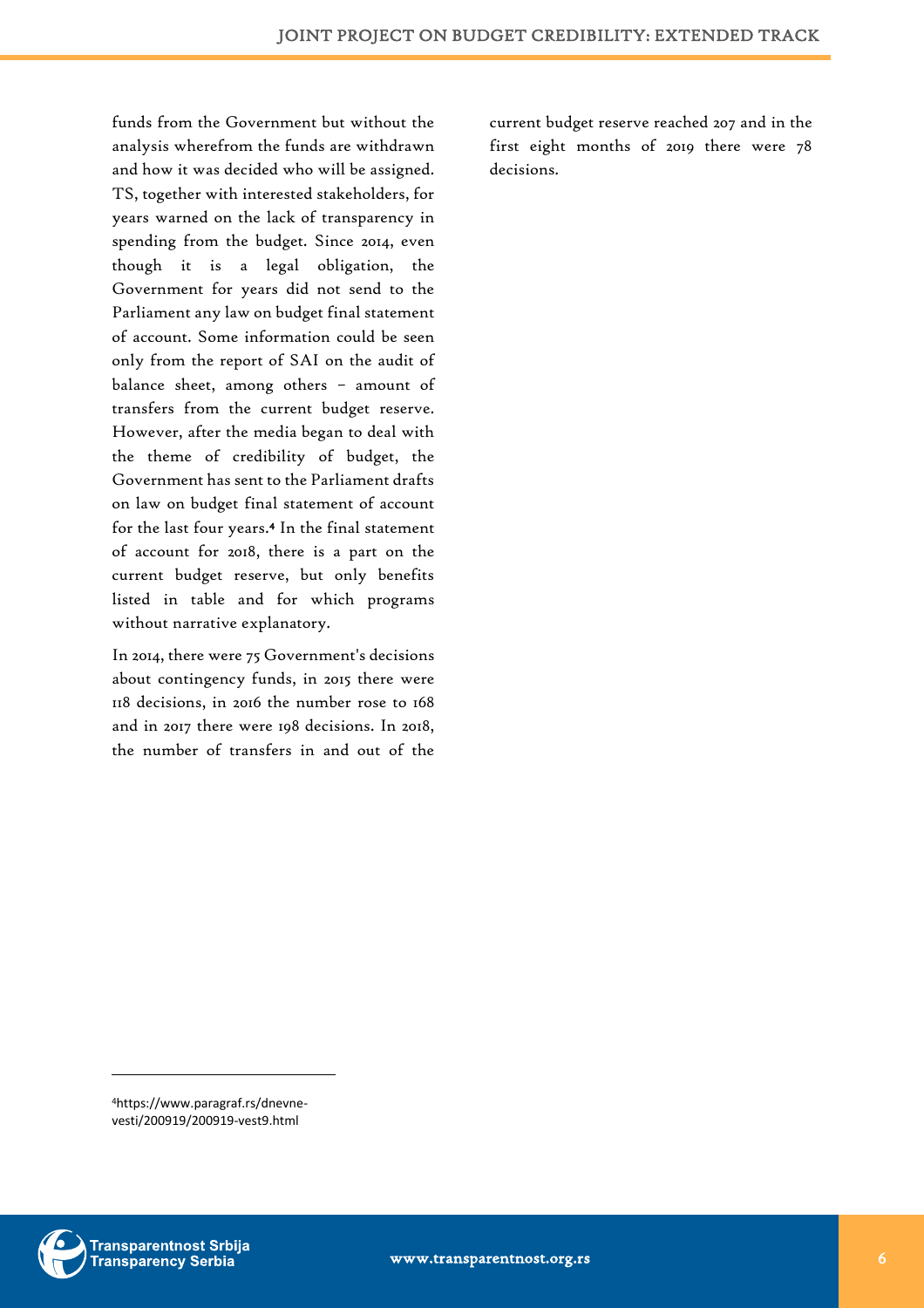## <span id="page-6-0"></span>Transfers in and out of the current budget reserve in 2018 and 2019

In 2018 were totally 50 transfers into the current budget reserve from the programs of various budget users. Budget for 2018 planned 3 billion RSD in the current budget reserve but by these transfers this amount to the end of the year was increased for 44.14 billion RSD, i.e. up to total of 47.14 billion, that is exactly 4% on the budget, meaning the exact extent permitted by the Law on budget system.

In the Report on audit on Budget final statement of account on Serbia, State audit institution concluded that these changes indicate to the problem of unrealistically planned appropriations by budget users when proposing financial plans.

According to the budget for 2019, projected funds of the current budget reserve are 2.5 billion RSD which shows that there is even more space for increasing of it during the year and for more money returned from the specific programs, projects and appropriations. The Ministry of Finance returned during the 2018 to the budget reserve the funds of even 79 appropriations. In the "Official Gazette" are published only decisions on the funds' transfers into the current budget reserve without any explanation. The Ministry of Finance did not respond to any request for free access to the information of public importance by which we have required the copies of documents that contains information – sources for the insight in the basis of the conclusion for inability of use of the funds of mentioned appropriations, so the funds on these

appropriations were transferred during the 2018 to the budget reserve, by decisions of the Serbian Government. We have not also received any response to the issues on the transfers to the current budget reserve during the first six months of 2019, when the Ministry of Finance transferred funds from 15 programs and appropriations.

TS asked for additional information about all decisions made by the Government. We addressed our requests to 20 different ministries and other direct budget users which had the most transfers in the current budget reserve. Formally we had received the answers from 17 direct budget users but only several supplied us with documents that point out to some of the reasons why planned funds will not be used. The Ministry of Finance, the Ministry of Mining and Energy and the Ministry of Labor and Social Affairs ignored our demands completely, which is why we filled a complaint to the Commissioner for Information of Public importance.

From the Draft Law on Budget final statement of account for 2018 it can be seen that more than 12 billion RSD were transferred to the Ministry of Defense in July 2018, and without any explanation on the purposes. From the final statement of account is visible that the Ministry of Defense has spent in 2018 15 billion RSD more than it was planned by the Law on Budget for 2018. This difference comes out the mostly from the transfer through the current budget reserve. Such transfers confirm our research findings that budget processes in Serbia are not transparent enough and that they affect the



**Transparentnost Srbija** Transparency Serbia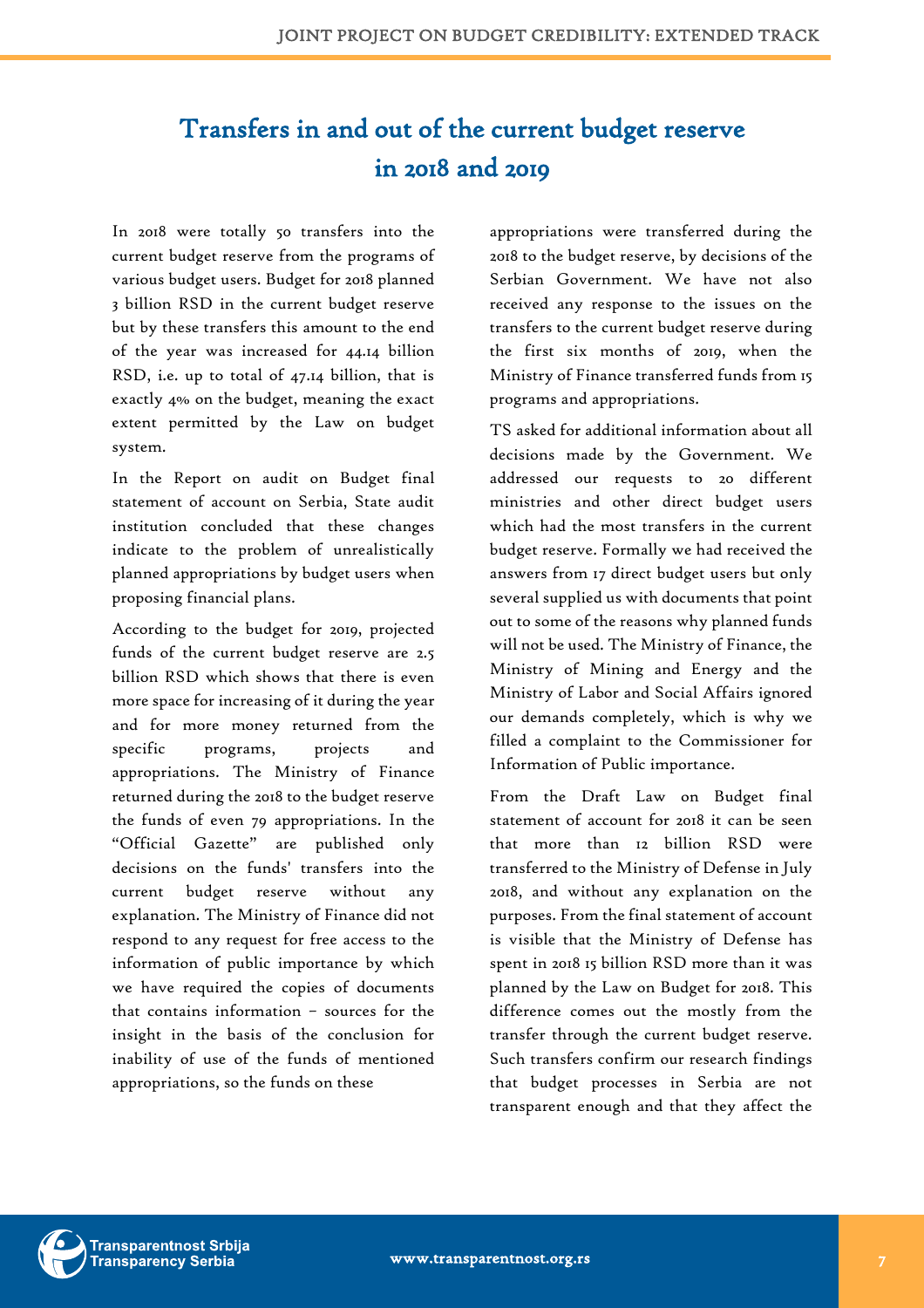originally planned programs on primarily planned programs, in this way rewritten without clear criteria and explanations.

Within the replies in reasons for the return of funds from certain programs and appropriations in the budget, only few ministries offered explanations, too. Thus, the Ministry of Construction, Transport and Infrastructure in response stated that, during the 2018, returned to the budget reserve 180 million RSD of the program "road transport, roads and traffic safety" and 290 million RSD from the project of construction of the Belgrade bypass on highway E70 / E75, with a request for 1.57 billion RSD to be allocated for subsidies for public enterprise "roads of Serbia" due to lack of funds for maintenance of the state road network, as well as to pay due debts to contractors. Of the project Construction of highway section Preljina - Požega was returned 1.415 billion RSD, with a request for 1.965 billion RSD to be allocated for subsidies to the company "Corridors of Serbia", for financing of works on sections of the Corridor 10. The Ministry said that it believes that the proposed diversion "will not impede the performance of appropriations for which is proposed to diversion." This conclusion is not logical because it raises the question why the funds were initially planned for these purposes if their withdrawal for other purposes dos not interfere with the realization of the objective. Also, it is not clear why the subsidies for two public enterprises were not planned in the original budget in a greater extent.

Also, the Ministry of Construction, Transport and Infrastructure has asked for the Ministry of Finance for additional funds from the current budget reserve  $-$  426 million RSD, for the subsidies to the enterprises "Srbija kargo" and "Infrastruktura železnice Srbije" for the implementation of reform activities and liquidity of newly established companies incurred restructuring. With the appropriation "reconstruction of the bridge at the crossing Šepak" were returned 141 million RSD, with the explanation that prior to this work should be signed an agreement with Bosnia and Herzegovina, which was not happened, but the funds are returned to the budgetary reserve. In 2019, the Ministry sought the diversion of additional 66 million RSD to the program "Road Transport, Roads and Traffic Safety" for subsidies, or for a media campaign Traffic Safety Agency. 141 million RSD were shifted by this Ministry with the project of reconstruction of the bridge at the border crossing Šepak over the current budget reserve for subsidies to "Aerodromi Srbije" – functioning of the Airport "Morava" near Kraljevo. Again, it is not clear why these expenditures were not planned in the original budget proposal.

The Ministry of Public Administration and Local Self-Government was transferred to the current budget reserve amount of 5.2 million RSD in 2018. In response to TS, the Ministry stated that the funds were transferred from the appropriation "establishing applications for keeping records on citizens of the Republic of Serbia within the Central System for the electronic processing and storage of data and keeping the second copy of the registry books." These funds were transferred to the Ministry of Interior, which is responsible to facilitate the conduct of a single electronic register of citizens of the Republic of Serbia within the framework of a unified information system (Central system). This explanation sounds logical as it is grounded in the change of the body responsible within the government for the same budget program.



**Transparentnost Srbija** Transparency Serbia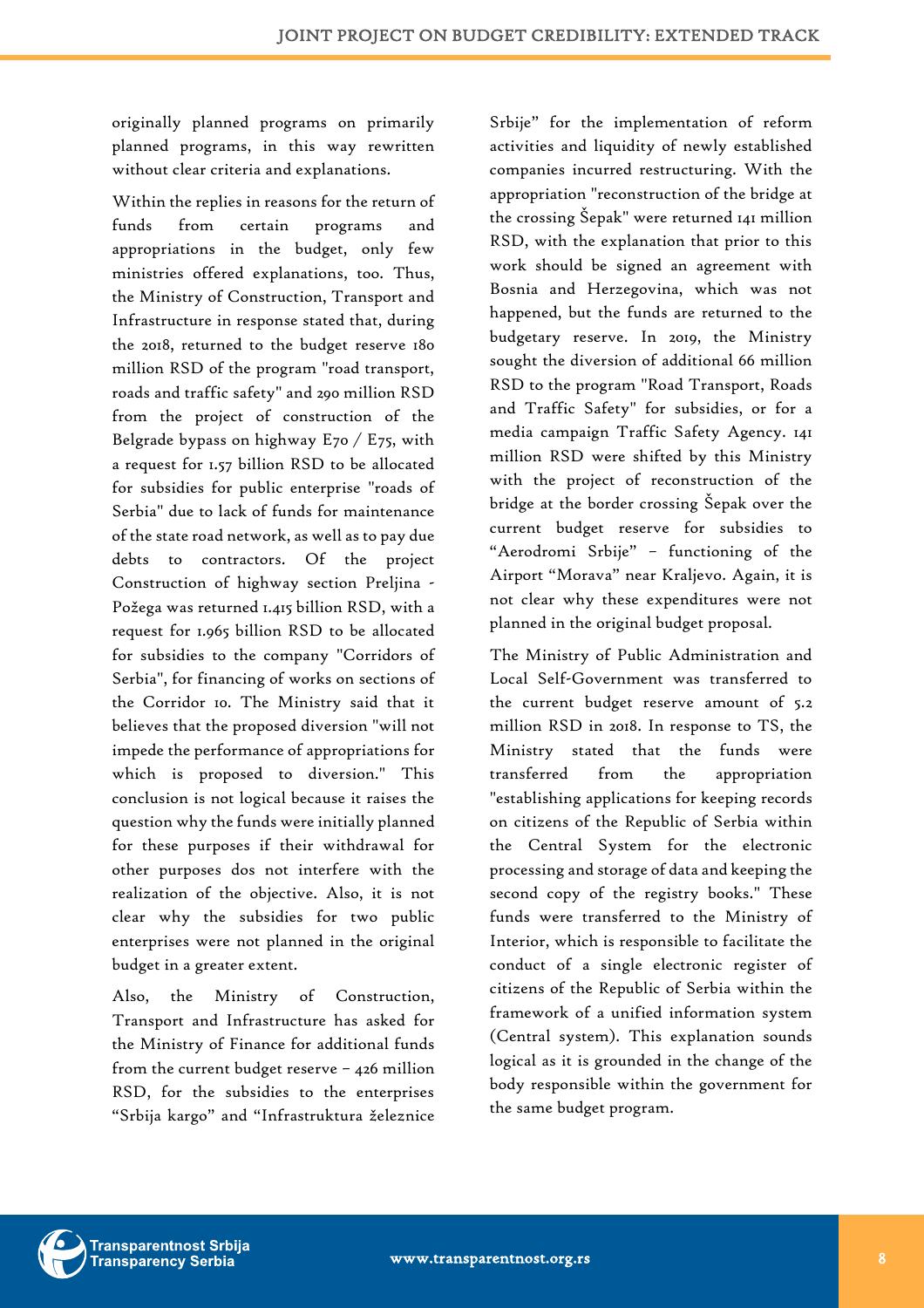Serbian Ministry of Education transferred in December 2018 to the current budget reserve the amount of 208.5 million RSD, which were intended for the development of science program - basic research. In response, it stated that the funds were returned because there was no contractual financial obligation of the Ministry for 2018 for spending of these appropriations. In July 2018, the Ministry remitted 64.8 million RSD dedicated to the training teachers in the use of digital textbooks. In reply it was stated that the funds were returned because the training was conducted by the Institute for Advancement of Education.

However, it is not clear why the Ministry originally planned these expenditures in its budget.

The Ministry of Culture and Information has diverted 5.9 million RSD within the same program. With the program of support of the realization of the public interest in the field ofinformation and bilateral cooperation between Serbia and China, resources are diverted into the program of co-financing projects for the public interest implementation in the field of public information. The Ministry has explained in response that it has received a considerable number of projects for a single administration for the reason that arrived projects could not be planned at the time of announcement of the competition (extraordinary circumstances, the urgency of implementation...). However, it remained unknown why the Ministry considered originally approved support for programs of cooperation with China unnecessary.

Ministry of Sport and Youth returned on 2 October 2018 amount of 43.3 million RSD in the current budget reserve from the support program for young people in employment, 1.2 million RSD with the program of grants to NGOs and 1.45 million RSD of the grant program to international organizations. In the reply of the Ministry, it was stated that the funds were returned after detailed budget analysis and the conclusion that the funds cannot be spent until the end of the year. It remained unknown why the Ministry did not organize distribution of funds for original purposes in timely manner.

Ministry of Sport and Youth transferred in 2019 50 million RSD in the budget reserve from the project of "organization of European university games 2020" but it refused to provide us with information about the basis on which was concluded that the use of funds was not possible, but it crossed-reference us to the Ministry of Finance.

Ministry of Trade, Tourism and Telecommunications diverted 14 million over the current budget reserve within the same program, but for the purpose of going to the International Fair in Izmir, Turkey, stating that this reallocation "did not menace the implementation of the budget for 2018".

National Academy of Public Administration returned in 2019 to the current budget reserve the amount of 62.5 million RSD for the purchase of furniture and other planned equipment. Due to the ongoing reconstruction of the building of the Academy – the funds were refunded from the budget reserve for reconstruction works on the building in Belgrade.

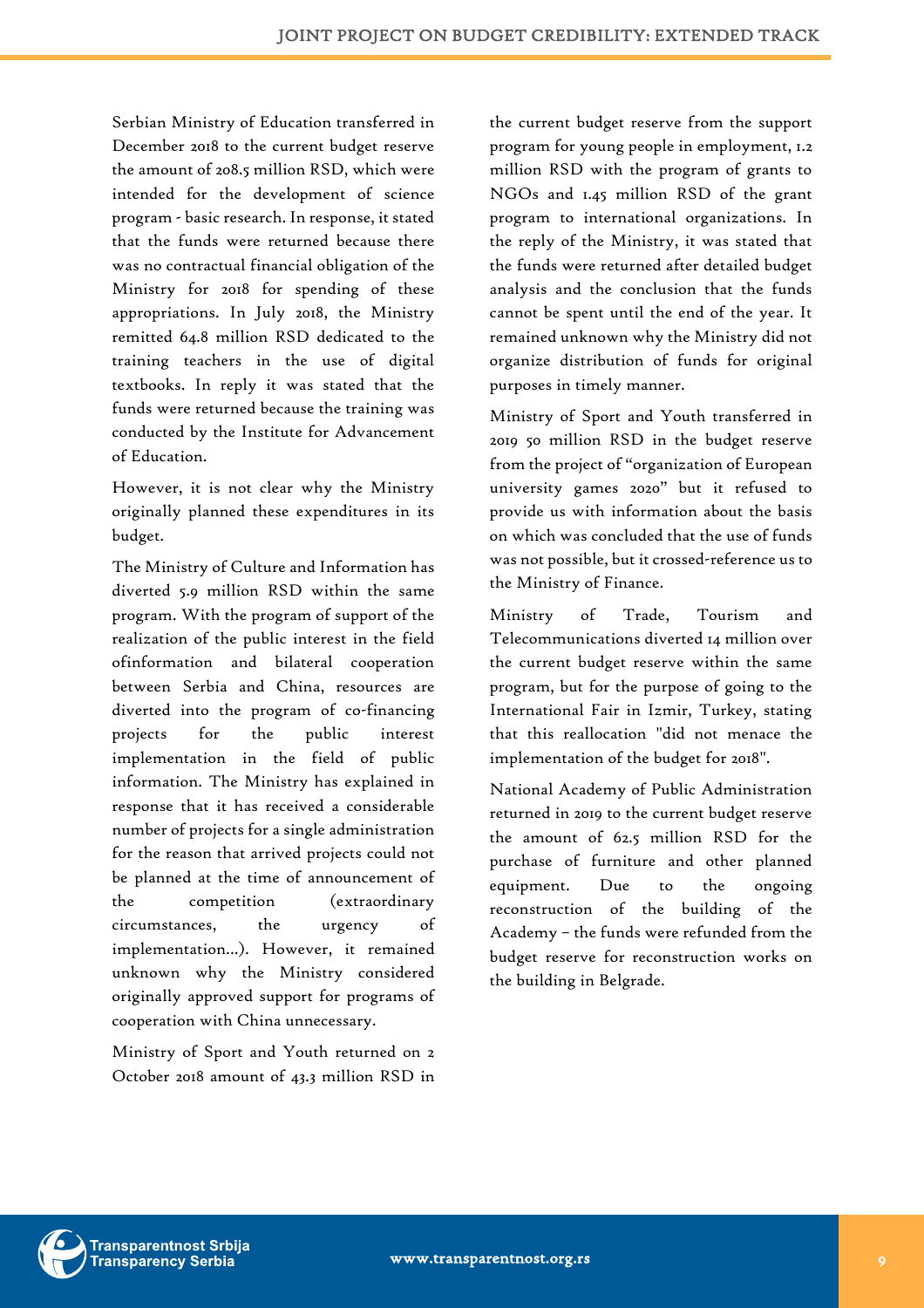## <span id="page-9-0"></span>Discretionary decision making on the allocation of funds

From the overview of these decisions, and sample made by TS for the purpose of this research, it can be noticed that some of decisions were made already in the first half of the year, and one cannot help wondering how did Government foreseen that those fund "cannot be used" and that "transfer will not jeopardize the established priorities", although the programs from which money was taken are continued. This is one of the questions that TS asked the Ministry of Finance within this research, but remained unanswered.

We are addressing the lack of readiness of decision makers in the Government to be accountable to the citizens in regards to distribution of budget funds, insufficient parliamentary oversight of the budget and insufficiency of information about the use of contingency funds.

Last year's survey of TS on the allocation of funds from the current budget reserve to the municipalities showed arbitrariness when it comes to the choice to which one the funds will be transferred. Or, the lack of clear criteria for decision making and lack of transparency of the process open the suspicion that it is about political decisions, or about helping to local political leaders.

During 2018, 23 local governments received funds from the current budget reserve and 4 of them in the first 6 months of 2019. We got answers from 25 municipalities and cities on which we demanded the information about the budget programs and projects in which were jeopardized the implementation because of lower budget revenues and therefore it was necessary to require funds from the current

budget reserve or, for what purposes were spent the funds that the local government received by the budget reserve.

City of Zrenjanin has sought and received the 2018 60 million RSD from the current budget reserves for decreased revenues during the year. In response was stated that from obtained 60 million RSD it was not spent even 17 million RSD. Funds not spent were intended to pay for services under the contract, street lighting, for current repairs and objects' maintenance, the costs of communal hygiene, animal hygiene and maintenance of green areas. The funds were spent for the costs of enforced collection, the maternity allowance, the cost of transportation of students, development of tourism, the cost of local communities and water supply (25.8 million RSD while the City still has no drinking water).

City of Belgrade received in 2018 from the budget reserve at least 924 million RSD, through a number of separate decisions of the Government of Serbia. In the replies submitted to the TS, the City of Belgrade said that the funds were received for financing previous commitments for capital investments in accordance with the plan, which could not be implemented due to the enforced collection of completed solutions on claims of parents on the accrued and unpaid expenses of stay of children in preschools. It remained unknown why City of Belgrade did not plan sufficient funds for these compensations. However, we have not received answers to the question about exact programs for which are these funds used. Belgrade media published a statement of the

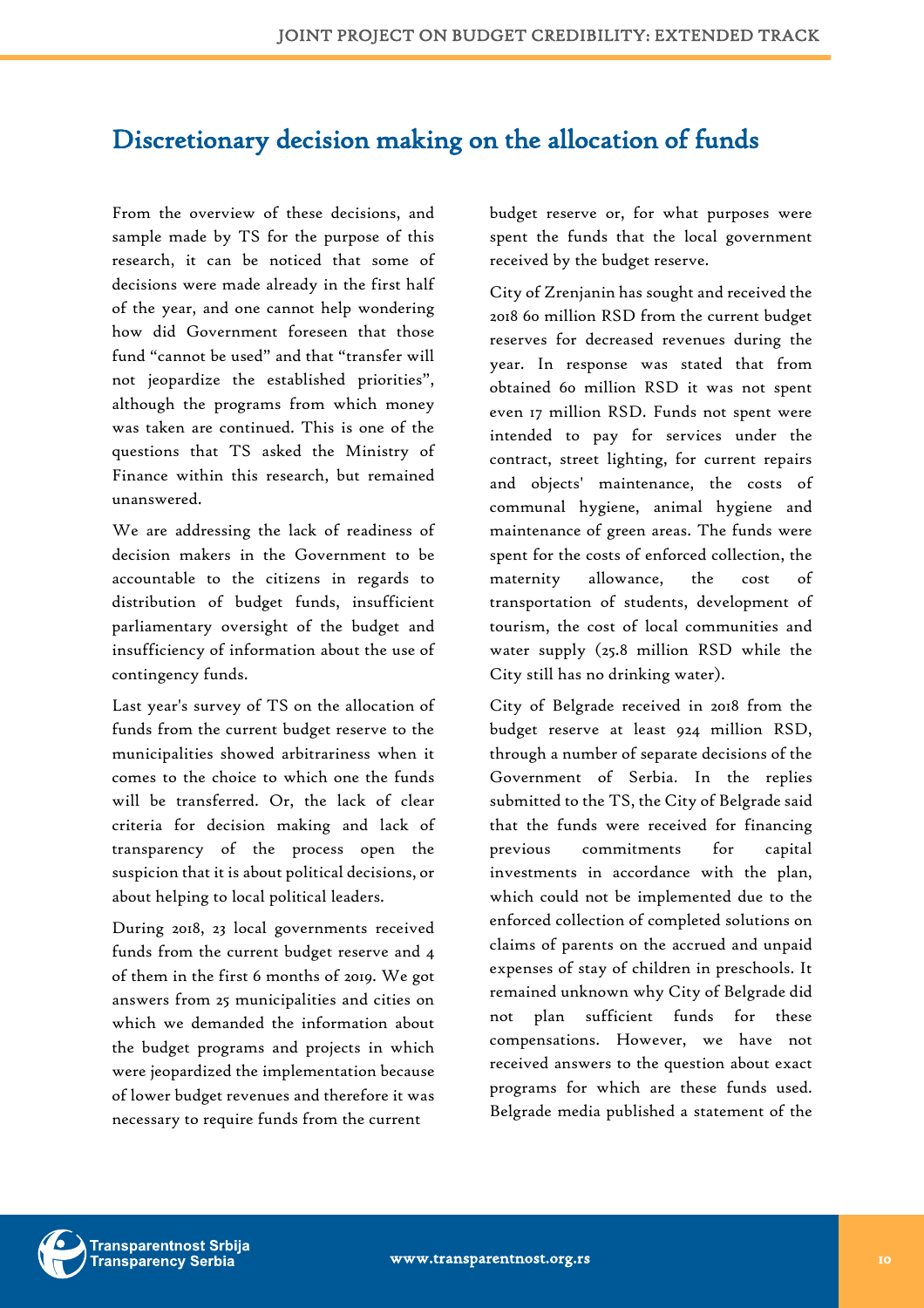deputy mayor GoranVesić5 that the funds were required "due to unforeseen costs in the process of preparation and adoption of the budget." Vesic <sup>5</sup> added that City got the money to invest in facilities needed for the culture. Funds received in 2018 were consumed, according to him, for a variety of purposes from the monument of Zoran Djindjic, the final tournament of Euroleague Basketball through compensation payments to parents who paid kindergartens more than anticipated, to the reconstruction of the facades in the territory of Zemun.

City of Subotica won in 2018 20 million RSD "for the purpose of fulfilling the obligations of the City." It was indicated in response that the resources had been directed to the reconstruction project of the Culture Center in the Donji Tavankut. It was also submitted a diary entry for the debts of the city on the performed services and works. City of Čačak received in 2018. 32.8 million RSD from the current budget reserve. In response to the TS, the City has submitted a list of 84 items to which the money was spent, but most of the money went to the functioning of primary schools, pre-schools and the Center for Social Work. City Smederevo received in 2018 20 million RSD that used to settle obligations to the Public Water Management Company "Srbijavode" Beograd, and on the basis of the issued decisions that determine the drainage compensation. All answers indicate that cities spent additional budget funds for payments that had to be planned in their original budgets. It also indicates that planning of their income was unrealistic if there were not sufficient funds to pay for them without budget reserve support.

City of Vranje used obtained 100 million RSD, as stated in response, for reducing of the debt for pave of 49 kilometers of rural roads (debt from 2015), for servicing of short-term loans, reducing debt by rescheduling the city pharmacies, the construction of the second phase of theater, for arranging of the access roads, or for the payment of the first installment for Municipal stadium.

City of Niš received in 2018 150 million RSD from the current budget reserve. In response to the TS. It has been said that the funds were spent on the current liquidity, or on current expenditures.

In May 2018 the Ministry of Finance has returned in the current budgetary reserve 40.3 million RSD intended to payment for the expropriation of land for the construction of capital projects. These funds were transferred to the Ministry of Culture for the "Novi Sad, Youth Capital of Europe 2019 - OPENS 2019". There is no information on capital projects affected by failure of expropriation of the land.

With the same project, the Ministry of Finance diverted, through the current budget reserve,

30 million RSD for the municipality of Dimitrovgrad "to perform obligations", as well as 3 million RSD for the municipality of Krupanj. The municipality of Dimitrovgrad, in response to the TS, stated that 20 million RSD were spent on the reconstruction of the Street Balkanska and the rest to payment of the bills for electricity and for commitments to JP "Komunalac", another example of poor planning of original municipal budget.



<sup>5</sup> https://insajder.net/sr/sajt/vazno/13503/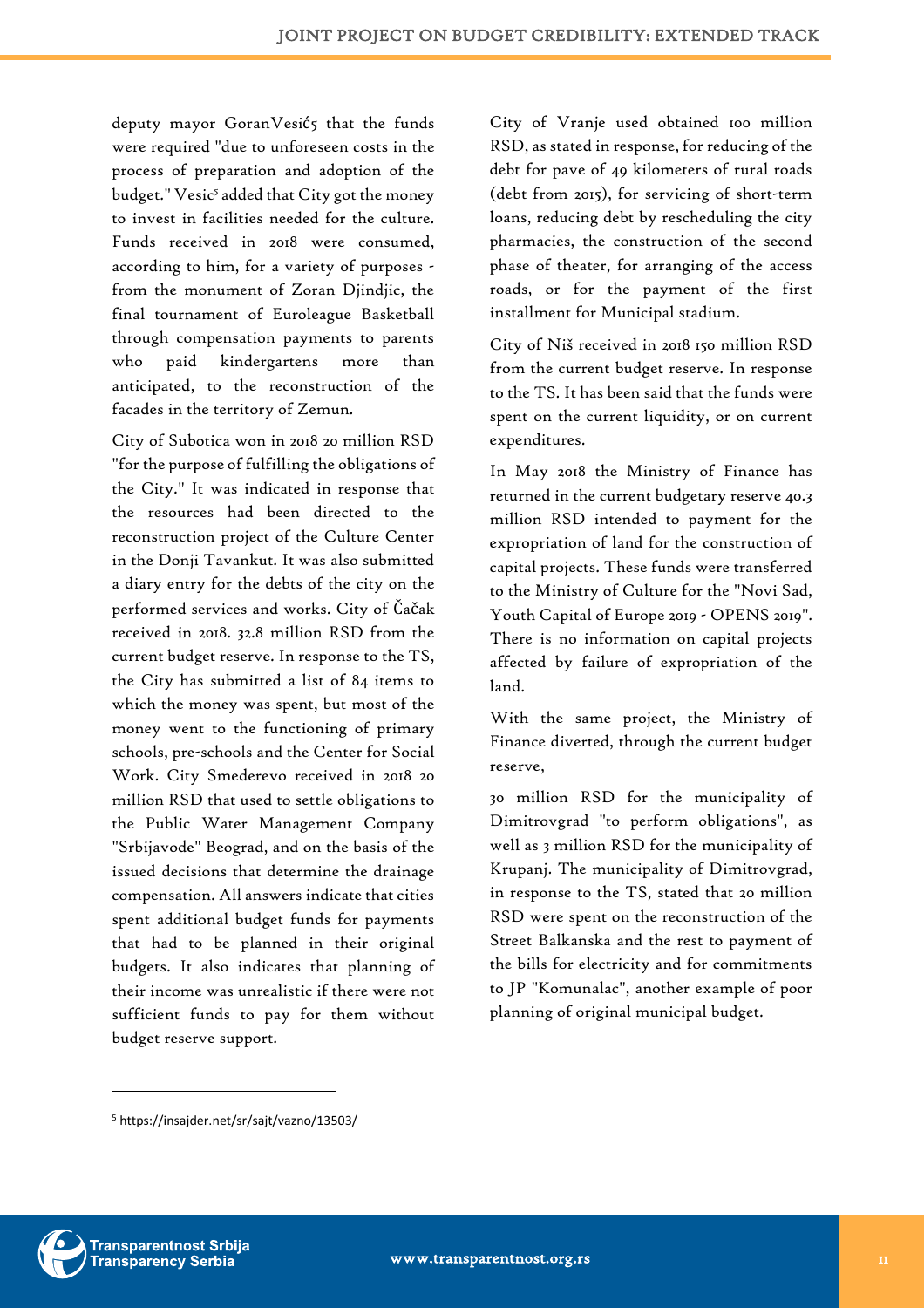Municipality of Novi Bečej received in 2018 23 million RSD, but instead answer to which budgetary programs and projects were spent funds from the budget reserve, it has sent to us a copy of the decision of the Government of Serbia on allotment of funds to this local government. The municipality of Bač in 2018 received 20 million RSD from the current budget reserve. In response to the TS it was stated that the funds were required for the payment of obligations of primary schools, such as heating, electricity etc. The municipality of Opovo received in 2018 25 million RSD from the budget reserve. In response to the TS, Opovo stated that nearly 19 million were spent on the reconstruction of water supply network, and the rest for the functioning of the primary school, Health Center and the Center for Social Work. Also, 2 million RSD are intended to the construction of the indoor soccer field (project cost 5.62 million).

The municipality of Majdanpek – in 2018 funds are required for maintenance of the sports hall in Majdanpek. Municipality of Nova Crnja received in 2018 5 million RSD, and in response to the TS stated that funds were spent for the readjustment and reconstruction of two elementary schools, as well as for the readjustment of water supply system in the settlement of Toba. Municipality of Mionica said in response that 20 million RSD, received from the current budget reserve in 2018, were used for the construction of the Cultural Center and the Sports Hall in the municipality. The municipality of Temerin replied that 10 million RSD obtained from the current budget reserve to were spent for "the solution of the problem of water supply." "Maintaining of the current liquidity of the

budget" was the answer of the Municipality of Apatin.

The municipality of Smederevska Palanka has submitted the request to the Ministry of Finance to award 130.7 million RSD from the current budget reserve, primarily unblocking of the Budget, public subsidies to enterprises and debts for public lighting. Municipality of Aranđelovac received in 2019 the amount of 60 million RSD of which 10 million have been earmarked for the reconstruction works of the parts in two streets. The municipality in its response did not explain what he spent the remaining 50 million. Municipality of Negotin used 33 million RSD from the current budget reserve for the development of complex "Negotinske pivnice". In response to the TS, it was stated that this expenditure, "was not possible to be planned by budget for 2019".

The municipality of Krupanj asked for 3 million RSD from the current budget reserve for the co-financing of the churches' project. In response to the TS, it was stated that to one church in 2018 was assigned to 1 million, and the remaining funds are transferred to the 2019. Krupanj in 2018 got another 20 million RSD, of which 9 million were intended to the construction of the industrial zone, 4.4 million to the annex of kindergartens and 6.6 million to a research project of groundwater. Municipality of Rača in 2019 received 20 million RSD. In reply it was stated that the funds were spent for subsidies to farmers, Public Communal Enterprise, payment of loans and interests, donations to NGOs and for the purchase of office furniture.

City of Novi Sad received on 21 February 2019 50 million RSD from the current budget reserve. In response to the request was stated that the funds were unconditional and

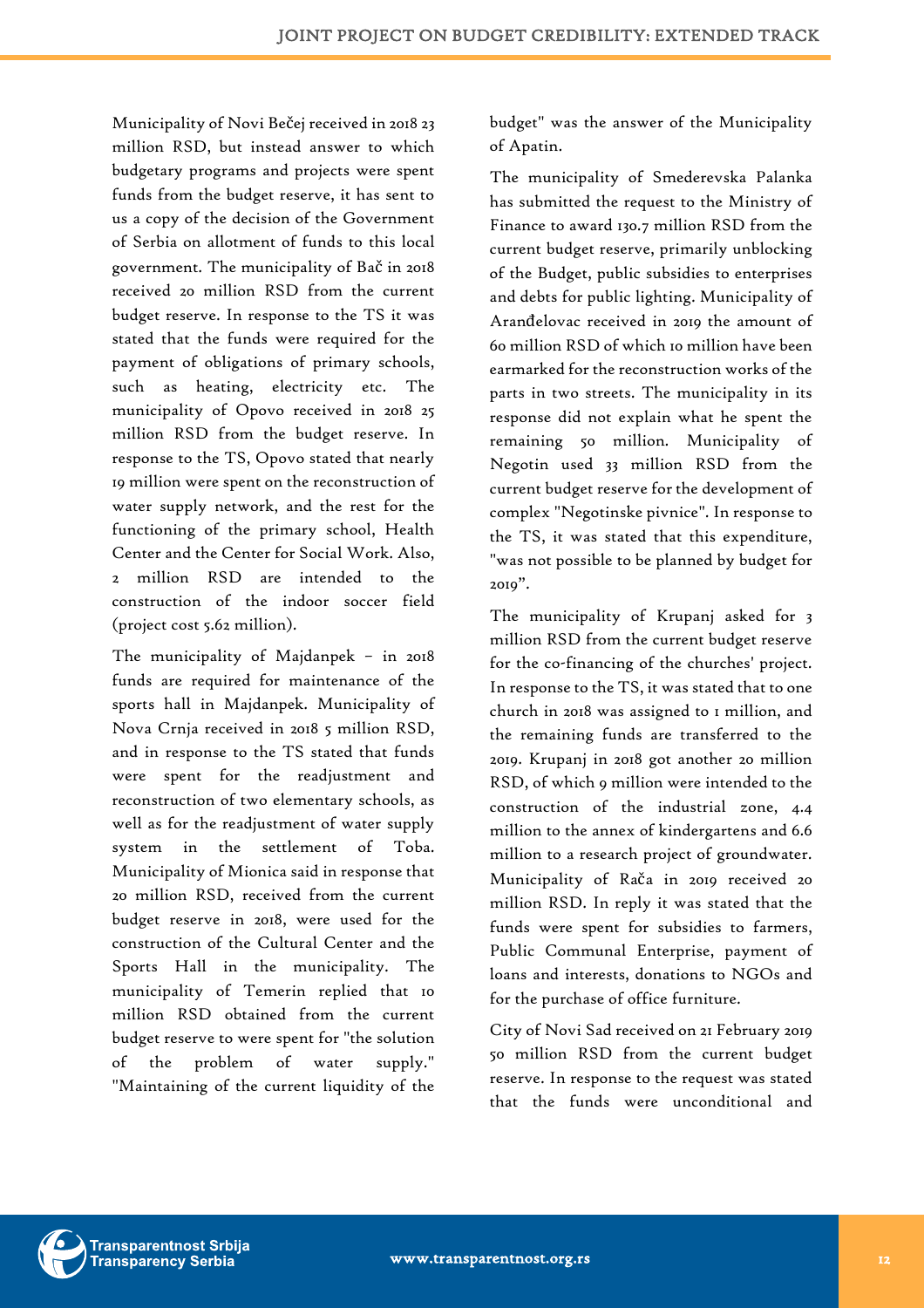therefore there is neither record, nor a separate document that would contain the requested information, and that such documents are not created in the work of the City Finance Administration. A similar response we have also received for 2018 - that the funds were received due to inflows of non-compliance dynamics with the dynamics of consumption.

The analysis shows that all of the costs for which local governments were seeking money could be planned by budget or, that projects are even planned in the expectations that they will be paid by the funds that will be requested from the current budget reserve. Also, the analysis showed that municipalities do not have sufficient fiscal responsibility, that do not make and do not keep necessary documentation, that their budgets are transparent and therefore local authorities are responsible to the citizens in terms of planning budget revenues and expenditures.

We managed to put these problems in media and to raise public awareness. We spoke about the findings of our research, which indicate that budgets were not adequately planned, that budget expenditures were made in a non-transparent manner. We also warned that decisions on transfers from the budgetary reserve were made without any criteria, which would increase the discretion of the Minister of Finance, that did not justify its decisions.

We also had interaction with the group of MPs that is particularly interested for the fight against corruption (GOPAC), and the members of parliamentary committee for public finances and suggested them to include "budget reserve" distribution as one of the topics in their work. However, the parliament in Serbia is for more than a year boycotted by the most of opposition parties and the space for substantial discussions is therefore limited. We also addressed the issue of national and local budgets within the Open government partnership initiative. Aside from national level, where some transparency measures became the part of the adopted action plan (publishing budget in an open format), TS, along with other NGOs

supports development of local open government partnership plans in five Serbian cities and municipalities. Furthermore, TS representative lectured on occasion OGP week about the topic of budget transparency and interacted there with the representatives of various government ministries, local governments and CSO.

Within the Government Accountability Project USAID, TS has supported five local governments to write their local anticorruption plans that have 16 divisions, including the improvement of credibility of the budget, as well as responsible management of public finances. In 2020 TS will continue this work with a new seven municipalities and cities and, as before, special attention will be paid to measures relating to the increase of fiscal responsibility and budget transparency.

Budget transparency issues are also part of our agenda in the work with members of several SCO coalitions, such are EU Contract, EU Convention and groups dealing with free access to information and open data. TS also hosted meeting with the new management of International Monetary Fund in Serbia in May 2019, and transparency od budget processes was one of the key topics of this discussion.

TS plan is to share our recommendations with all relevant decision makers - Executive,

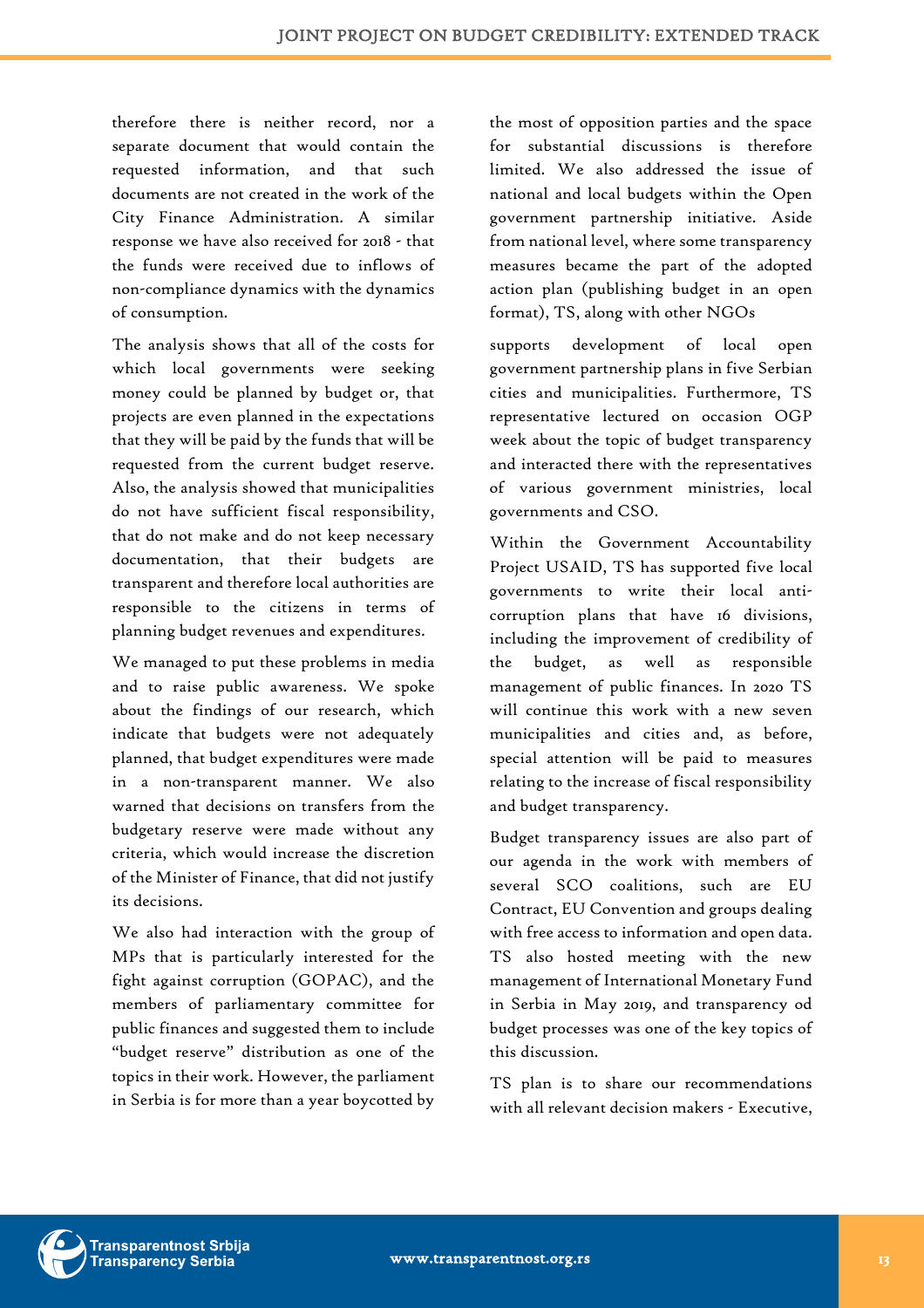Parliament and political groups represented, Fiscal Council, SAI, IMF, World bank. It also includes communication with public in general on press conferences, public

statements, interviews, columns in press, social network etc.

### Key recommendations

Our key recommendations are:

#### <span id="page-13-1"></span><span id="page-13-0"></span>Government:

- to publish all decisions on budget contingency reserve transfers on line
- to draft and publish detailed explanatory note for these decisions, that would provide reasons for changes in original budget and consequences for original budget programs

- to establish criteria for distribution of contingency funds to those requesting it, in particular to the local self-governments that asks additional funds because of failure to raise planned budget income

- to publish these criteria and information about selection process, in particular where needs (requests) of budget beneficiaries and local governments is greater than available funds

#### <span id="page-13-2"></span>State Audit Institution:

- to perform performance audit of programs affected by transfers to the budget reserve and compliance audit of decisions related to the further distribution of these funds to other budget beneficiaries.

#### <span id="page-13-3"></span>Fiscal Council:

- to perform a more detailed analysis of phenomenon researched here and to initiate adoption of more strict fiscal rules.

#### <span id="page-13-4"></span>Parliament and its committees:

to organize special public hearing on using of budget reserve before discussing end year report for the budgets, submitted by the Government